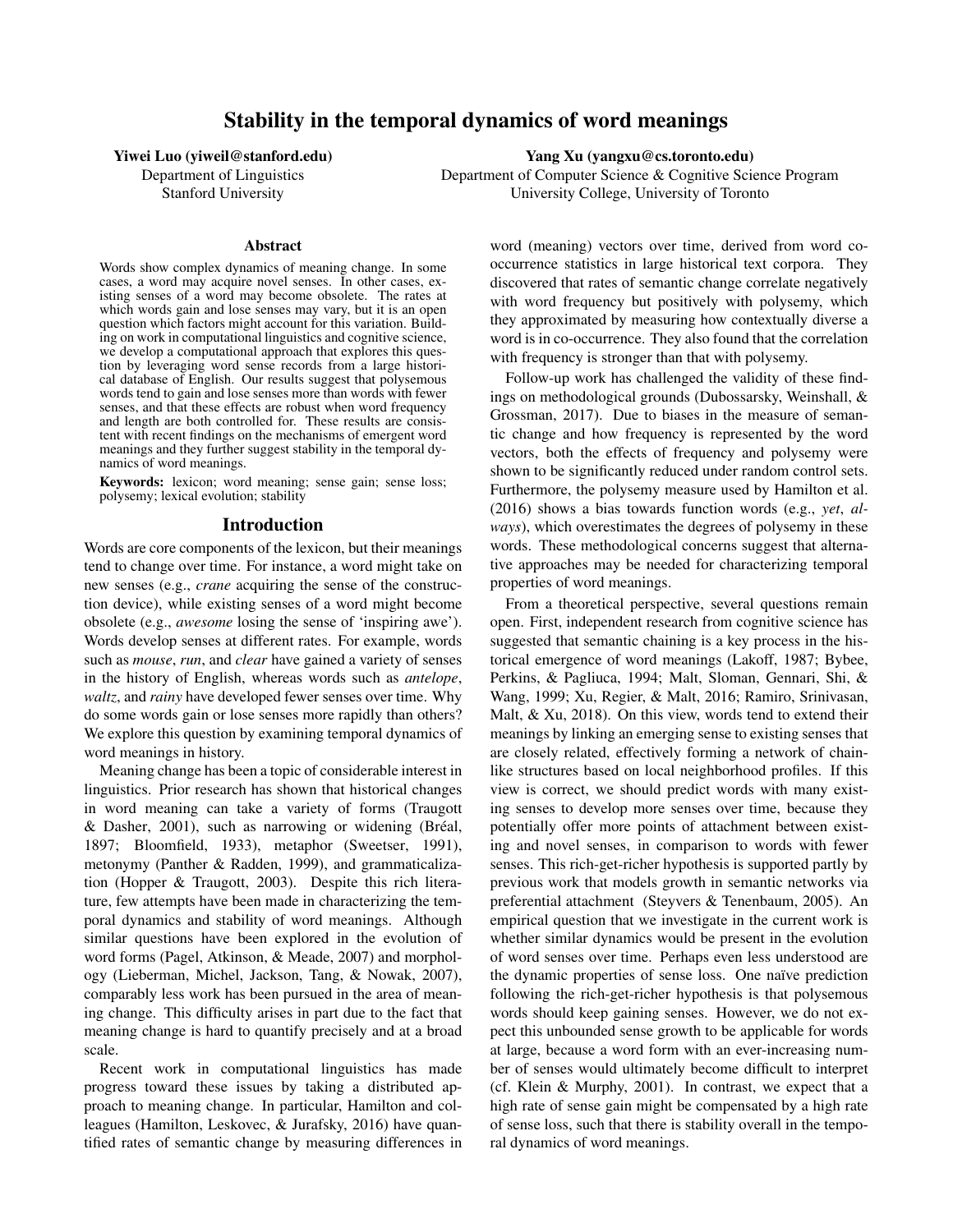To test our proposals, we quantify rates of word meaning change by leveraging a large historical thesaurus. Different from corpus-based methods, our approach provides a way of measuring both sense gain and sense loss based on time-stamped sense records in the historical dictionary, independent of corpus-based frequencies. As we will show, this approach yields a more reliable measure of polysemy, and it allows us to both test how different factors account for rates of meaning change as well as our hypotheses about stability in word meanings.

## Computational formulation

We first present a simple computational formulation that characterizes temporal rates of sense gain and loss, extending work by Hamilton et al. (2016). We then describe the condition under which temporal dynamics of word meanings would tend toward stability.

## Modelling rates of sense gain and loss

We consider three variables that could influence rates of word sense gain and loss: word frequency (denoted by *F*), word length (denoted by *L*), and degree of polysemy (denoted by *S*). Frequency and degree of polysemy are both investigated in Hamilton et al. (2016), but not word length. We describe how we obtain values for these variables in the next section. We specify rate of sense gain  $(s^+(w))$  for word *w* at time *t* in terms of a function  $g(\cdot)$  that captures the joint influence of these variables:

$$
\frac{ds^+(w)}{dt} \propto g(F_{t-1}, L, S_{t-1})
$$
\n(1)

We consider frequency and polysemy profiles at *t* − 1 (or prior to the time of interest) because we are interested in how these variables at a given time point may predict rate of sense gain in the future. Word length does not vary over time and is fixed as *L*. Because the three variables are correlated (cf. Zipf, 1949), the critical question is which variable best predicts rates of word sense gain and loss when other variables are controlled for. To model rates of loss of senses for a word (denoted by  $s^-(w)$ ), we use the same formulation:

$$
\frac{ds^-(w)}{dt} \propto g'(F_{t-1}, L, S_{t-1})
$$
 (2)

Following work by Hamilton et al. (2016), we assess the relative contributions of the three variables by specifying  $g(\cdot)$ and  $g'(\cdot)$  as linear mixed effect models with random intercepts on words  $(z^w)$ , fixed effects per time point (with coefficient  $\beta_t$ ), and an error term  $(\varepsilon_t^w)$  for noise:

$$
\frac{ds^{+/-}(w)}{dt} \propto \beta_F \log(F_{t-1}) + \beta_L(L) + \beta_S \log(S_{t-1}) + \beta_t + z_w + \varepsilon_t^w
$$
\n(3)

The  $\beta$  coefficients of the three variables represent the relative contributions toward predicting rates of word sense gain and loss, examined separately. If degree of polysemy is the key predictor, we expect its coefficient to be larger than that of the other variables in the historical evolution of word senses.

#### Condition of stable word sense dynamics

To explore the relationship between rates of sense gain and rates of sense loss, we define *net rate of sense change* by taking the difference between these rates. Let  $r(w)$ <sup>+</sup> =  $\frac{ds^+(w)}{dt}$ *dt* and  $r(w)$ <sup>-</sup> =  $\frac{ds^-(w)}{dt}$  be abbreviations of rates of sense gain and loss. We define net rate of sense change as the following:

$$
r_t^{net} = r(w)_t^+ - r(w)_t^- \tag{4}
$$

If a word gains and loses senses at equal rates, we expect its net rate of sense change to be zero. It is possible that net rate of sense change may fluctuate across words, so we test the condition that the mean rate of sense change should be near zero over time, across words in a lexicon *W* of size |*W*|:

$$
E[r_t^{net}] = \frac{1}{|W|} \sum_{w \in W} r_t^{net} \approx 0
$$
 (5)

Equation 5 stipulates that the expected number of senses that flow in and out of words should be roughly balanced.

## Treatment of data

## Historical thesaurus

We sourced data from the Historical Thesaurus of English (HTE) (Kay, Roberts, Samuels, Wotherspoon, & Alexander, 2017), a large digitized lexicon based on the *Oxford English Dictionary*. The version of the HTE we worked with includes approximately 800,000 dated word-sense records from Old English (around the year 1100) to the present day (up to the year 2000). Our analyses focused on records from the past 200 years of Modern English, from 1800 to 2000. We chose to work with this period because earlier records of the HTE can be relatively sparse, which might introduce biases in the analysis. Furthermore, this time period corresponds to that in the previous analyses by Hamilton et al. (2016), so it is useful for making comparisons with the corpus-based approach.

#### Word sets

Because the HTE database did not provide information on word frequency, we worked with two sets of common English words from two independent sources: 1) the 6,000 most frequent non-stop words (i.e., excluding extremely common function words such as *the*, *at*, and *on*) from the British National Corpus (BNC) (Kilgarriff, 1995) and 2) the 100,000 most common non-stop words from the Google Books English Fiction corpus (Davies, 2011) used in Hamilton et al. (2016), for which entries in the HTE are available  $(n = 9778)$ .

## Rates of sense gain and loss

For each word, we calculated its temporal rate of sense gain per decade by counting the number of novel senses that appeared during the 10 years (i.e., 20 data points from 1800 to 2000), based on the starting dates of word senses recorded in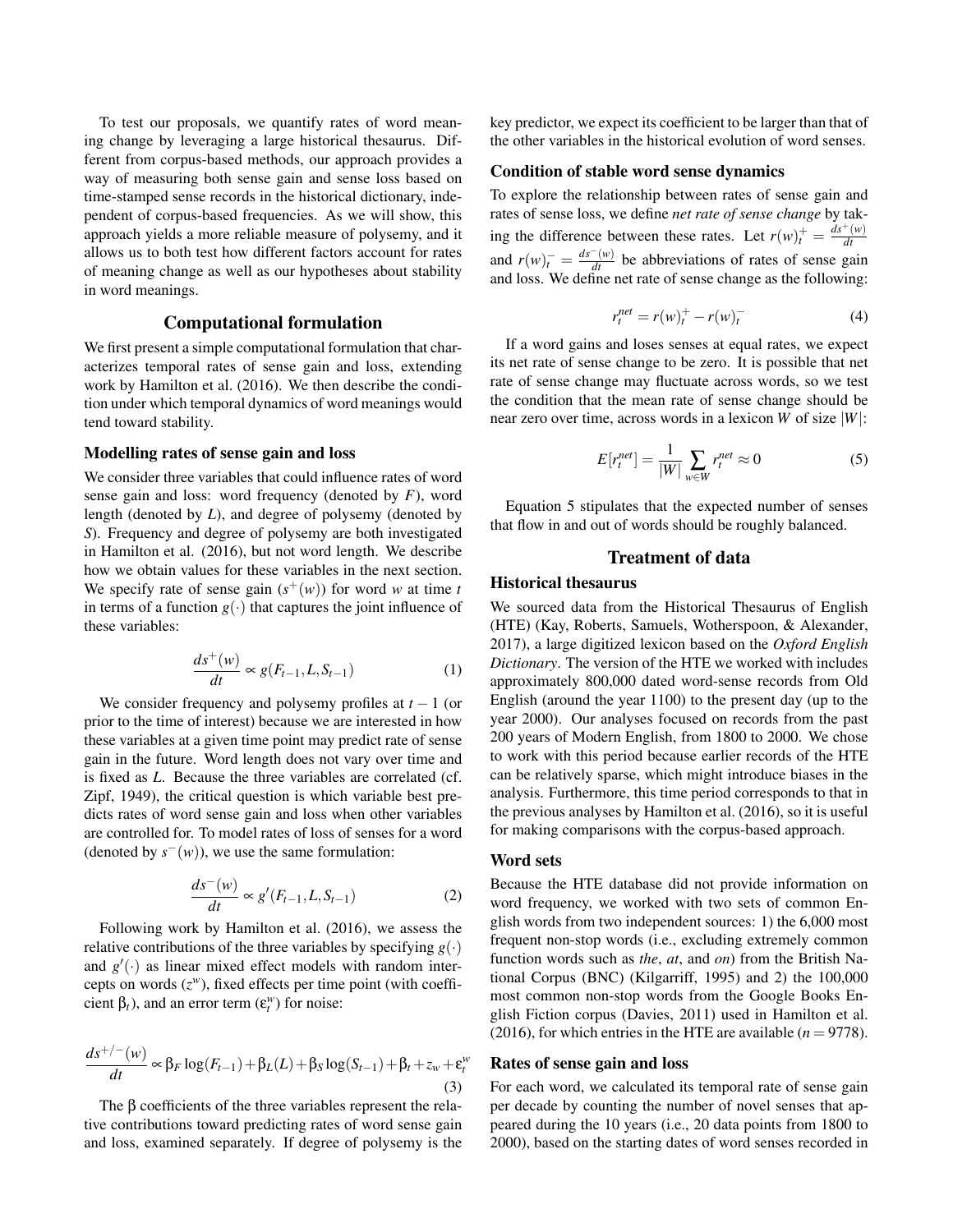the HTE. Similarly, we calculated a word's rate of sense loss by counting the number of senses that become obsolete during those 10 years, based on the ending dates of word senses recorded in the HTE.

#### Word frequency and length

We estimated word frequencies over the past 200 years based on the Google Books N-gram corpus (Michel et al., 2011), provided by Hamilton et al. (2016). We took the orthographic length of a word as a proxy for word length by counting the number of letters.

# Degree of polysemy

We defined degree of polysemy of a word at a given time *t* as the number of total non-obsolete senses (in the HTE) for that word up to *t*. To assess the reliability of our measure, we calculated rank correlation in polysemy for the year 2000 between these measures of polysemy and that from Word-Net (Princeton University "About WordNet", 2010). The result indicates that our measure based on the HTE (Spearman  $\rho = 0.40$ ,  $p < 0.0001$ ) better correlates with WordNet than that from Hamilton et al. (2016) (Spearman  $\rho = 0.26$ ,  $p < 0.0001$ ). This difference is statistically significant under a two-sample bootstrap test with  $10,000$  samples  $(t = 926,$ *p* <0.0001). Table 1 shows the most polysemous words from the English Fiction Google corpus (Davies, 2011), retrieved from the HTE-based measure and the measure by Hamilton et al. (2016) separately. As observed, our measure does not produce a bias towards function words.

| <b>HTE</b> database | slip, shoot, point, take, round,<br>set, fall, strike, out, run                                     |
|---------------------|-----------------------------------------------------------------------------------------------------|
|                     | Hamilton et al. (2016)   yet, always, even, little, called,<br>also, sometimes, great, still, quite |

Table 1. Ten most polysemous words in the English Fiction corpus, retrieved from measures based on the HTE database and Hamilton et al. (2016).

## **Results**

We present results from four analyses. First, we assess the explanatory power of the three variables described in accounting for rates of semantic change estimated from text corpora. This measure of rates does not distinguish between gain and loss of word senses, and we take the rate measurements directly from data made available by Hamilton et al. (2016). Next, we assess how well the same variables predict historical rates of sense gain and loss based on records from the HTE database, in two separate analyses that distinguish between sense gain and sense loss. In the final analysis, we assess whether the relationship between rates of sense gain and loss reflects a tendency toward stability in the lexicon.

#### Predicting corpus-based rates of semantic change

Following Hamilton et al. (2016), we performed linear mixed effect regression on our variables of interest (word frequency, polysemy, and length) against the rates of semantic change of individual words. (Hamilton et al. (2016) estimated these rates by measuring cosine distances between corpus-derived word vectors for consecutive decades, during the period of 1800-2000.) Figure 1 summarizes the coefficients of regression based on words in the English Fiction corpus, as used in Hamilton et al. (2016) (we obtained similar results based on words in the BNC corpus, as reported below).

Our results show that degree of polysemy is the strongest predictor of rates of semantic change when both word frequency and word length are controlled for. The positive correlation suggests that polysemous words tend to undergo more rapid semantic change than words with fewer senses. We also observed that word frequency is negatively correlated with rates of semantic change, as reported by Hamilton et al. (2016). However, this correlation is likely to be inflated, as shown by Dubossarsky et al. (2017).

To assess whether the role of polysemy is dominant across time, we performed a paired *t*-test between polysemy and each of the alternative variables. The results indicate that the differences in regression coefficients are statistically significant ( $t = 25.8$ ,  $p < 0.0001$  (polysemy vs. frequency),  $t$  $= 15.2, p < 0.0001$  (polysemy vs. length) for words in the English Fiction corpus;  $t = 24.5$ ,  $p < 0.0001$  (polysemy vs. frequency),  $t = 16.2$ ,  $p < 0.0001$  (polysemy vs. length) for words in the BNC).

These initial analyses provide evidence that polysemy may be a key predictor of rates of meaning change—measured by text corpora, but they do not directly address the question of how the same variables account for gain and loss of word senses, respectively, which we address below.

## Predicting rates of sense gain

We next assessed the explanatory powers of the three variables in accounting for historical rates of word sense gain, as computed from the HTE database. Following Equation 3, we performed linear mixed effect (LME) regression on these variables, jointly against rates of sense gain of individual words (i.e.,  $r(w)_t^+$ ) with random intercepts per word. For all LME regressions, we used the Python statsmodels package with restricted maximum likelihood estimation (REML) (Seabold & Perktold, 2010).

Figure 2(a) summarizes the regression coefficients on word frequency, word length, and degree of polysemy, based on words in the BNC corpus. The results indicate that degree of polysemy yielded the highest coefficients of regression among the three variables, confirming the hypothesis that words tend to gain senses in a rich-get-richer way. Table 2 further shows that degree of polysemy yielded coefficients an order of magnitude larger (in absolute value) than the other two variables.

We also observed that in both datasets, word frequency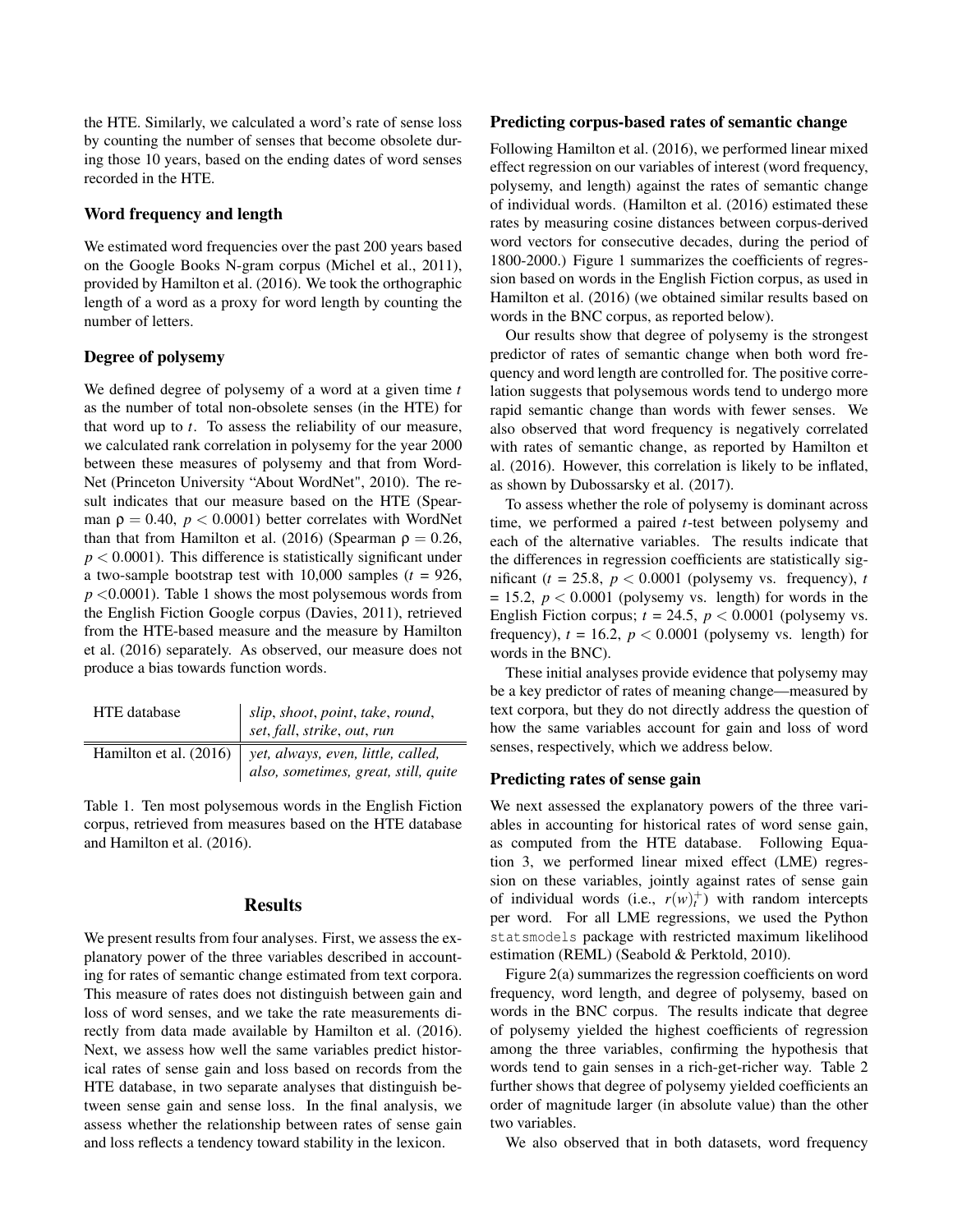

Figure 1. Summary of results on mixed effect regression of word frequency (*log*(*Ft*−1)), word length (*L*), and number of senses for a word, or degree of polysemy (*log*(*St*−1)), against rates of semantic change at time *t*, measured from the English Fiction corpus (cf. Hamilton et al. 2016). Error bars represent 95% confidence intervals across time points.

positively correlates with rate of sense gain (i.e., similar to degree of polysemy), while word length negatively correlates with rate of sense gain, suggesting that more frequent or shorter words tend to have higher rates of sense gain. However, these effects are substantially weaker than those observed with the variable of polysemy.

To further assess whether the predictive power of polysemy relative to the other variables is statistically significant, we performed paired *t*-tests among these variables across time. Table 3 shows that regression coefficients based on degree of polysemy are significantly different from those based on frequency or word length. Overall, these results suggest that degree of polysemy best accounts for rates of sense gain in English words, beyond word frequency and length.

|         | $log(F_{t-1})$ |            | $log(S_{t-1})$ |
|---------|----------------|------------|----------------|
| BNC.    | $+0.00382$     | $-0.00259$ | $+0.0350$      |
| Eng Fic | $+0.000523$    | $-0.00226$ | $+0.0215$      |

Table 2. Summary of mean coefficients of regression on the three variables of interest against rates of sense gain, for words in the BNC and Google Books English Fiction corpora.

|        | BNC                     |                         | <b>English Fiction</b>  |                         |
|--------|-------------------------|-------------------------|-------------------------|-------------------------|
|        | $\beta_S$ vs. $\beta_F$ | $\beta_S$ vs. $\beta_L$ | $\beta_S$ vs. $\beta_F$ | $\beta_S$ vs. $\beta_L$ |
| t-stat | 9.05                    | 11.0                    | 11.0                    | 12.4                    |

Table 3. Results of paired *t*-tests on the difference between regression coefficients for word frequency, β*F*, word length, β*L*, and degree of polysemy, β*S*. For all cases *p* < 0.0001.

(a) Sense gain



Regression coefficient

Figure 2. Summary of results on mixed effect regression against rates of sense gain and loss. (a) Regression coefficients of word frequency  $(log(F_{t-1}))$ , word length (*L*), and degree of polysemy (*log*(*St*−1)) on predicting rates of sense gain at time *t* of individual English words in the BNC word set. (b) Regression coefficients on predicting rates of sense loss of words in the BNC word set. Error bars represent 95% confidence intervals across time points.

## Predicting rates of sense loss

To assess how the three variables account for rates in the loss of word senses obtained from the HTE database, we performed the same mixed regression analysis.

Although degree of polysemy appears to be the strongest predictor for rates of sense gain, it is possible that it might not be equally predictive in the case of sense loss. However, Figure 2(b) indicates that similar to the case of sense gain, polysemy outperforms the other two variables in accounting for rates of sense loss. In particular, the average regression coefficients based on polysemy are still substantially larger in absolute value than those based on word frequency or length (as summarized in Table 4). Table 5 further shows that such differences are statistically significant in paired *t*-tests across time, just as what we found in the case of sense gain.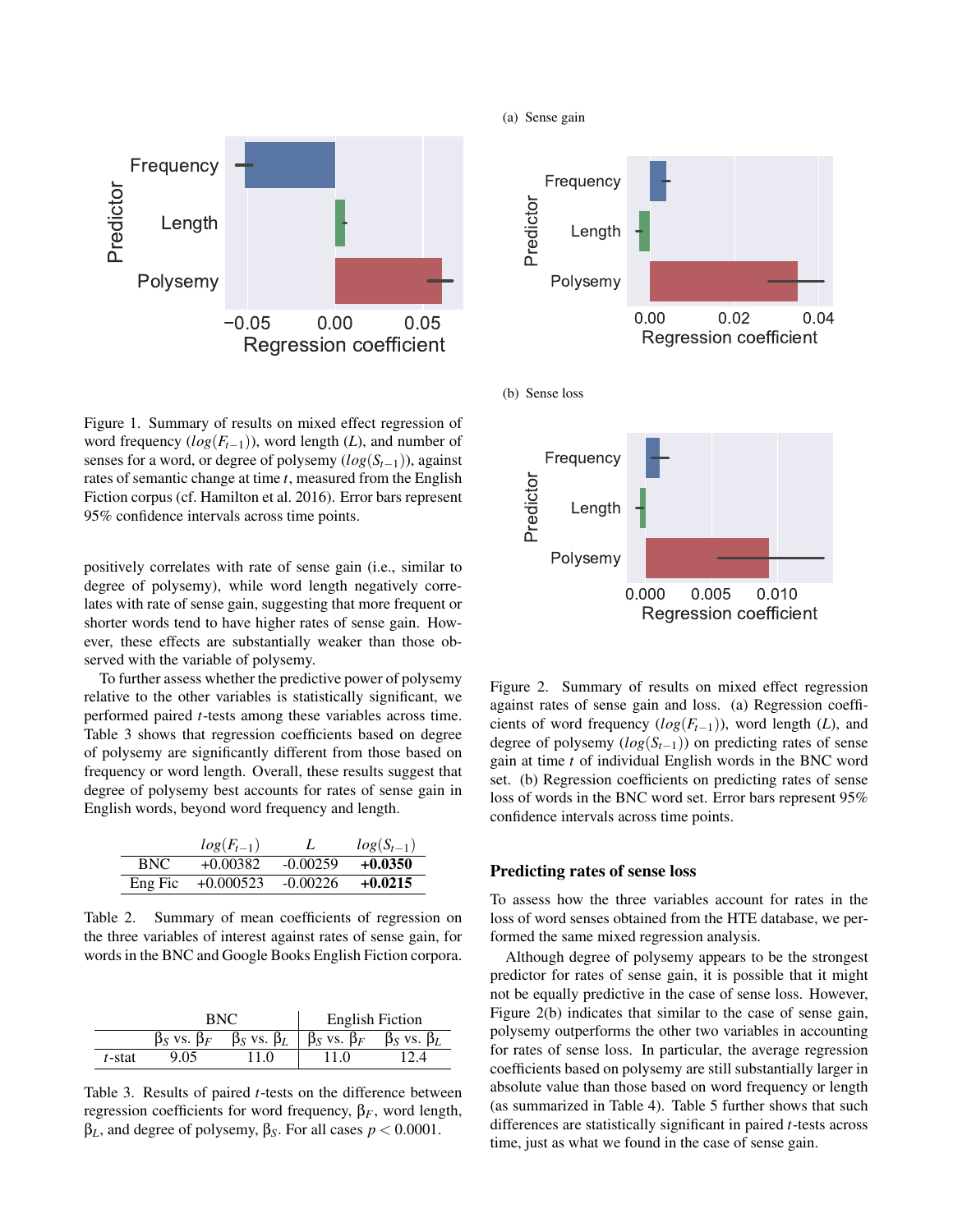Taken together, our results show that more polysemous words tend to gain and lose senses at higher rates than words with fewer senses despite variation in word frequency and length. These results extend the findings by Hamilton et al. (2016) by suggesting how these linguistic variables might influence the separate processes of word sense gain and loss, and how degree of polysemy of a word is the best predictor among the variables examined.

|         | $log(F_{t-1})$ |             | $log(S_{t-1})$ |
|---------|----------------|-------------|----------------|
| BNC.    | $+0.00105$     | $-0.000428$ | $+0.00937$     |
| Eng Fic | $+0.000218$    | $-0.000326$ | $+0.00569$     |

Table 4. Summary of mean coefficients of regression on the three variables of interest against rates of sense loss, for words in the BNC and Google Books English Fiction corpora.

|        | BNC                     |                         | <b>English Fiction</b>  |                         |
|--------|-------------------------|-------------------------|-------------------------|-------------------------|
|        | $\beta_S$ vs. $\beta_F$ | $\beta_S$ vs. $\beta_L$ | $\beta_S$ vs. $\beta_F$ | $\beta_S$ vs. $\beta_L$ |
| t-stat | 3.83                    | $+0.56$                 | I.46                    |                         |

Table 5. Summary of paired *t*-tests on regression coefficients of word frequency, β*F*, word length, β*L*, and degree of polysemy, β*S*, against rates of sense loss, over time. For all cases *p* < 0.0001.

#### Evidence for stability

In the final analysis, we assessed how the processes of sense gain and loss may be related, particularly whether words tend to gain and lose senses at roughly equal rates.

Following Equation 4, we computed the net rate of sense change for words in the lexicon. This measure is an indicator of semantic stability: if this value is near-zero over time, it suggests that sense gain and loss tend to balance each other out; if the value shows a clear upward or downward trend over time, it indicates that the stability criterion that we have stipulated might not be met.

Figure 3 provides support for the first view. We observed that the net rates of sense change are roughly constant and close to zero over time in the BNC dataset (with similar results for the English Fiction dataset). We verified this observation quantitatively by fitting the net rates of sense change against time via linear regression. The coefficient of the slope term did not show statistical significance ( $p = 0.40$  (BNC);  $p = 0.26$  (English Fiction data)), indicating that there is minimal temporal trend in the data. We also found the mean net rate of sense change across time to be 0.02 (with standard deviation of 0.01), which indicates that words gain only 0.02 senses (i.e., very close to zero) per 20 years, on average. Furthermore, we correlated rates of sense gain vs. rates of sense loss across words and found a significant positive correlation between the two variables (Pearson  $r = 0.455$ , *p* < 0.0001 (BNC); Pearson *r* = 0.46, *p* < 0.0001 (English 1-



Figure 3. Net rate of sense change in words from the BNC corpus over the recent 200 years, binned by 20-year intervals. Boxplots were constructed with 95% confidence intervals across words. Dots represent outlier words. Dashed line represents the fit from a linear regression.

Fiction)). These results suggest that not only do words gain senses in a rich-get-richer way and lose senses in a rich-getpoorer way, but they also do so by balancing the amount of sense gain with the amount of sense loss (hence keeping the net influx of senses in words relatively stable).

Taken together, our findings provide support for the view that although words vary in their rates of sense gain and loss (see Table 6 for words that show the highest rates of sense gain and loss), the dynamics of sense gain and loss tend to be relatively stable over time.

## **Discussion**

The fluidity of word meaning raises the fundamental question of why certain words show rapid historical growth and loss in meaning, while others are more semantically stable. We have presented a computational treatment of this problem, leveraging a rich historical thesaurus. We reached two main findings. First, words gain senses in a rich-get-richer way after controlling for the variables of word frequency and length. Our result shows that polysemous words tend to attract emerging senses, more so than words with fewer senses. This finding is consistent with the view that words grow senses in chained mechanisms (Xu et al., 2016; Ramiro et al., 2018), where we expect more fully fledged sense networks to develop more connective points for developing novel senses. We also showed that rich-get-richer sense growth is countered by similar dynamics in sense loss, such that the amount of sense gain roughly equals the amount of sense loss in words in the English lexicon. These findings provide evidence for stability in the temporal dynamics of word meanings.

Our work opens up several directions for future research. A natural question is whether our findings on semantic change in the English lexicon would hold for other languages, particularly those outside the Indo-European family. Answers to